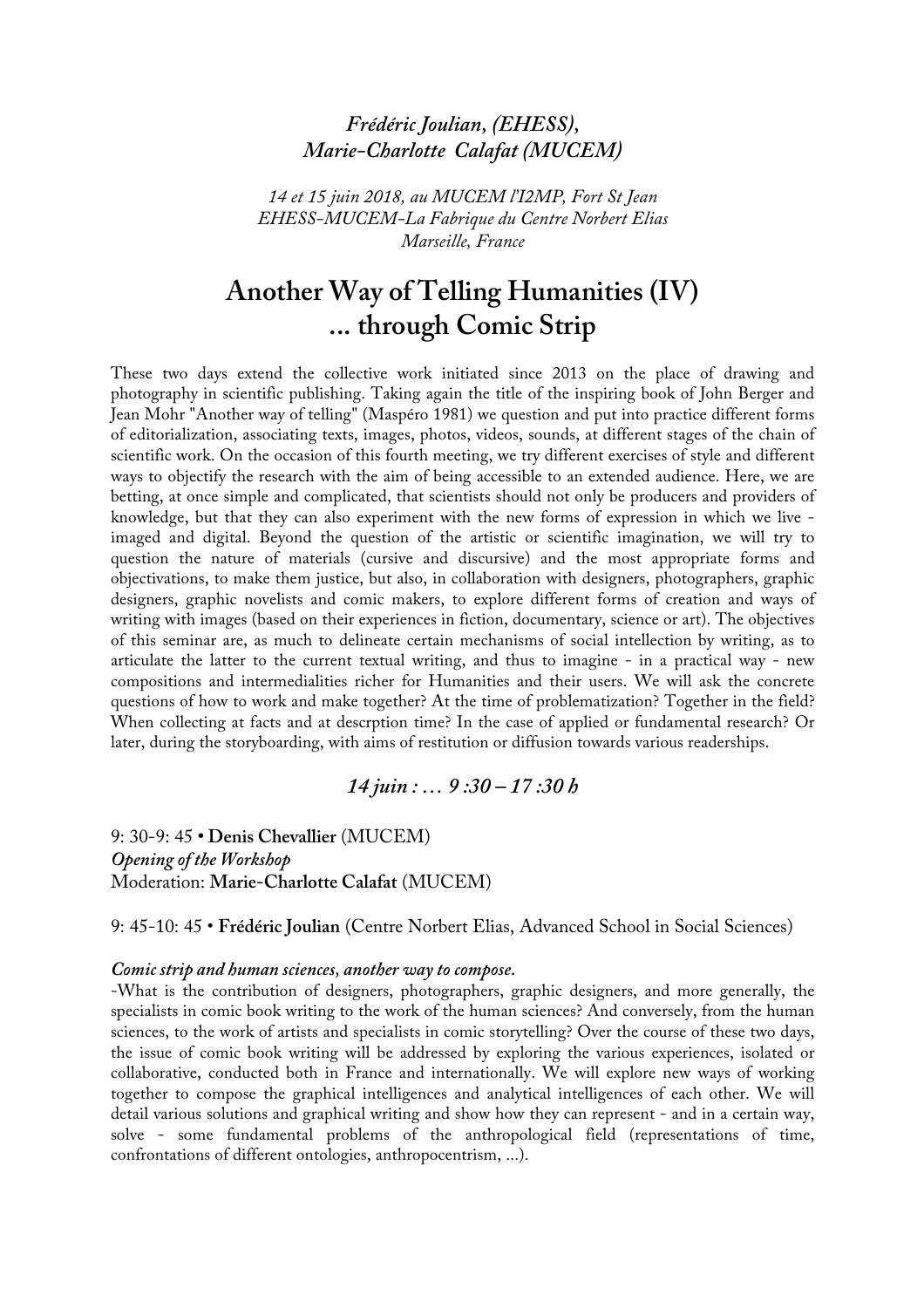Frédéric Joulian is an anthropologist. Associate Professor at the Ecole des Hautes Etudes en Sciences Sociales, he was deputy director of the Social Anthropology Laboratory at the Collège de France and head of the Interdisciplinary Program "*Evolution, Natures and Cultures*" of Ehess until 2011. He has directed the interdisciplinary journal *Techniques & Culture* from 2006 to 2017. His research focuses on evolutionary processes and the meanings of technical and cultural phenomena in the long term and on human-animal interactions in Africa and Europe. Among his main publications: *Is Nature cultural?* Editions Errance (1998), *The Natures of Man*, with S. de Cheveigné (2007), *Telling Know-How*, with S. d'Onofrio (2008), *Reasoned Anthology of Techniques & Culture,* with G. Bartholeyns and N. Govoroff ( 2010), *Gesture and Matter* (2011). He coordinated with Y.P. Tastevin and J. Furniss and the MuCEM a collective work on the question of the rest and waste entitled "*Fixing the World, Excess, Rest and Innovation*" (2016) and "*The Body Instrument*" with G. Bartholeyns in 2017. He is now devoting himself to the animation of an international research group on techniques and to the project "*Anthropo-Graphiques*" in parallel with the writing of a personal book tracing all of his work in Africa: « *Origins of culture: men and chimpanzees in perspective* ".

# 10: 45-11: 45 • **Patrick Perez** (Ecole Nationale Sup. of Architecture and LISST, Toulouse)

# *Draw from memory the "Friends" who dance.*

The Katsinam or Friends, a spiritual people with whom the Hopi of Arizona live in symbiosis six months of the year, can not be photographed, drawn or recorded in vivo. They present themselves to the population from February to July during long and complex rituals, often over two days. The knowledge and transmission of the nature of these beings (and their culture) therefore involves observing rituals, by their comments (considered as failures to label), by the initiation of boys and girls to 12 years, and especially through the internalization of direct experience (rituals, dreams, meditation). This "inside view" can be diffused within the Hopi society by means of sculpture, drawing, painting, singing. It is thus the memory, then the verbalization or the drawing of the remembered experience, which makes it possible to maintain the knowledge of the Katsinam. And the ethnologist here is no exception to the rule. He must comply with the ritual prohibitions of in vivo representation and entrust to his memory this work of taming and meditation. My talk will talk about this experience and the role of drawing memory in my work.

Patrick Pérez is a full professor in the humanities and social sciences at the National School of Architecture of Toulouse since 1991. He teaches anthropology of architecture, landscape epistemology and environmental history (in particularly in the Architecture, Environment and Landscape seminar). He teaches punctually at the University of Toulouse Jean Jaurès (Department of Anthropology) and is called to give lectures in many institutions (Quai Branly Museum, Special School of Architecture, EHESS, etc.). He was Adjunct-Professor at the Arizona State University (ASU - School of Human Evolution and Social Change). He conducts research at the Laboratory of Research in Architecture (Ministry of Culture) and is a researcher-associate at the Center for Social Anthropology - LISST, Toulouse. His fields of research mainly concern the anthropology of the environment, landscape and architecture, the ethnology of Amerindian societies in America (Hopi, Zuni, Navajo, East Pueblos in the United States, Maya Lacandon in Chiapas, Palikur of the Oyapock in French Guiana), the architecture of the European Neolithic.

2018 « *Du désir et du Déjà-là* », Catalogue du pavillon français, Biennale de Venise 2018 (sous la dir. du collectif Encore Heureux), Editions B52, Paris (à paraître en juin 2018).

2017 *Images d'un fleuve de Guyane, la cartographie du cours inférieur de l'Oyapock entre 1506 et 1900*. CNRS Guyane (OHM), Cayenne. [disponible en ligne sur le serveur de l'Observatoire Hommes-Milieux et HAL-CNRS http://halshs.archives-ouvertes.fr].

2017 « Un essai sur la nature des Katsinam hopi, à la lueur du travail de Jean-Pierre Vernant » in *Puissances divines à l'épreuve du comparatisme, Constructions, variations et réseaux relationnels* (dir. C. Bonnet *et al*.), Paris : Brepols et EPHE : 169-184.

2015 « Mary Colter au Grand Canyon, ou l'invention d'un paysage », *Projets de paysage*, vol. 9, 20 p. en ligne : http://www.projetsdepaysage.fr/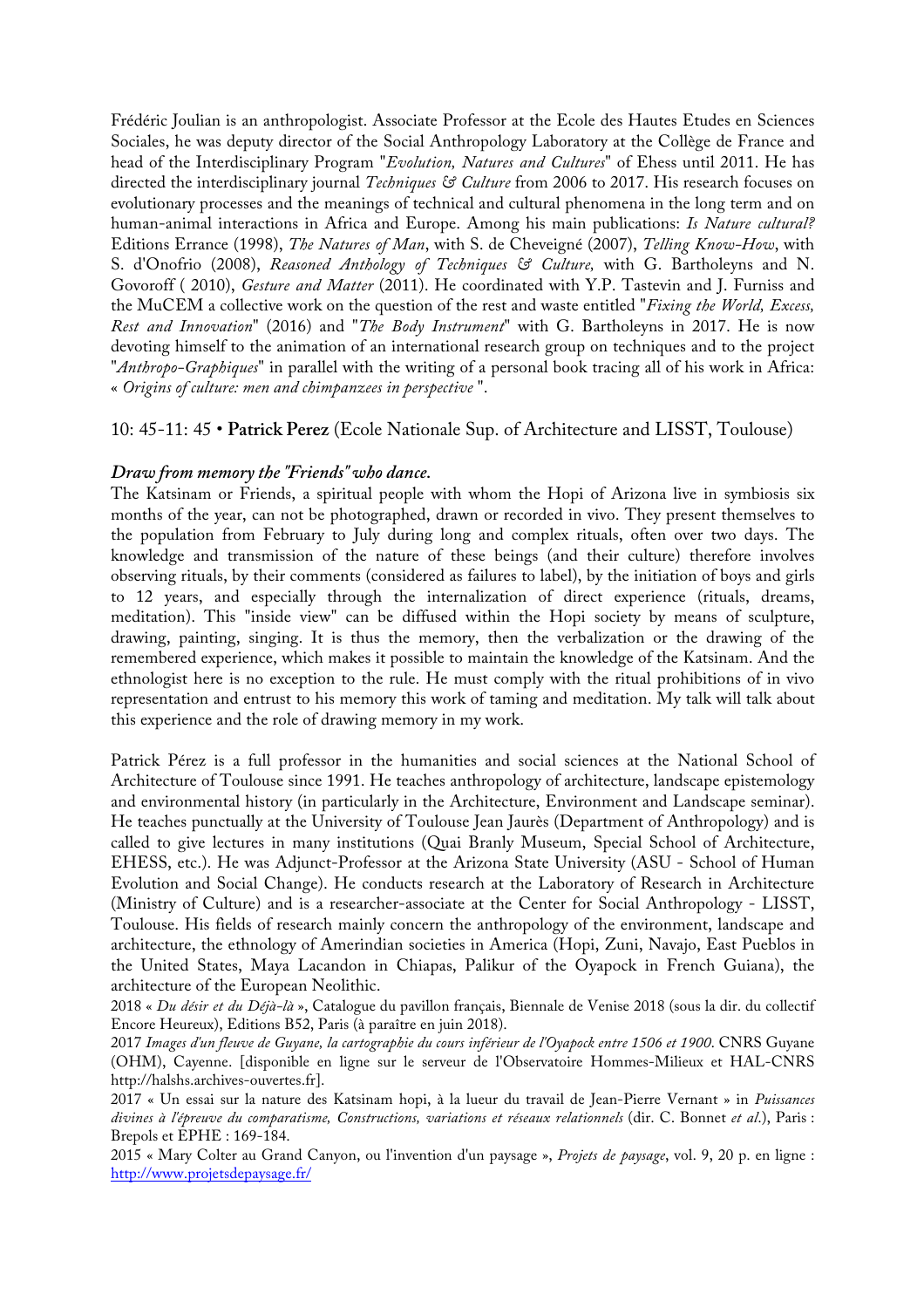# 11: 45-12: 45 • **Florence Sarano** (Architect, Ecole Nat. Sup. of Architecture of Marseille)

### *Luca Merlini: architectural scenarios. When the drawings and the words complement each other.*

How to define this singular and imposing production which associates words and drawings conceived by the architect and professor Luca Merlini? What about these references to comics in terms of the very precise representation codes of our profession and hyper-realistic computer images? What are his contributions to the architectural discipline? How do these hybrid productions contribute to the definition of architecture in a genealogy that always questions its limits? Why build scenarios to tell? To question? Maybe to open other kinds of reflections and dare new questions.

Florence Sarano is an architect and assistant professor at the National School of Architecture of Marseille where she is Co-Director of the field of studies "sustainability and hospitality". Responsible for a project studio in master 1 and 2, she also teaches theory in 1st and 5th year. Graduated in art history at the Sorbonne and in urban planning and development at IAR Aix-en-Provence, she completed a post-master at the School of Architecture at Columbia University in New York as a result of which she began her teaching activities. The work of the master's workshop was exhibited at the French Pavilion at the Venice Biennale of Architecture 2016. Exhibition curator and scenographer, she was responsible for 12 years of architectural exhibitions at the Villa Noailles. Author of various catalogs related to exhibitions (*Architectures for the Future*, 2014), (*9 proposals for living*, 2012), she has also participated in various publications under the auspices of the Ministry of Culture (contemporary architectures and historical monuments 1985- 2000) and several architectural journals, (*Parpaing, Archi created, Architecture of today*). http://www.studio.florence.sarano.fr

site studio of projects: studio.florence.sarano.fr site teaching of the memories: methodologie.florence.sarano.fr

### 14-15h • **Annabel Vallard** (Anthropologist, CASE, Paris)

### *Anthropological material: subjects, techniques, sensitivities.*

Ruby, sapphire, silk, cotton, incense, candle. Beyond the representations that human beings project on them, these materials are worked in body-to-body by practitioners, who carve, polish, pull, mill, weave, mold, coat ... From an ethnographic work in progress, I propose to think about the devices of textual and graphic reproduction of these technical experiences, understood as so many sensitive experiences.

Annabel Vallard is an anthropologist, researcher at CNRS (Center for Southeast Asia - UMR 8170). His research focuses on the relationships humans have with the materials they work in transnational commodity chains. In addition to textiles, she is interested in gems and devotional materials. Its lands, mainly southeastern Asia (Laos, Thailand, Myanmar), open to Japan and India. 2017 Quand la vie ne tient qu'à un soupçon de sensibilité. *Techniques&culture* 68 « Mondes infimes : 134-161. 2013 *Des humains et des matériaux. Ethnographie d'une filière textile artisanale au Laos*. Paris : Petra.

### 15-16h • **Laure Garancher** (Health expert, screenwriter, designer, W.H.O., the InkLink)

### *The field-tested comic book involved: Amazonian connivances.*

After more than 10 years in the field as a health expert for W.H.O (in South-East Asia, South Africa and the Caribbean), I have seen how much health promotion needs to be adapted very the expectations of the target populations. Health actors often have little time to adapt to their message, or do not know how to do it. In addition, being a scriptwriter and cartoonist, I observed how the use of drawing language was a powerful communication tool. In order to better specify the mechanisms that make drawing a tool for community dialogue, in 2015 I organized a research mission in three communities in the Amazonian territory: Amerindian, maroon population and gold miners. The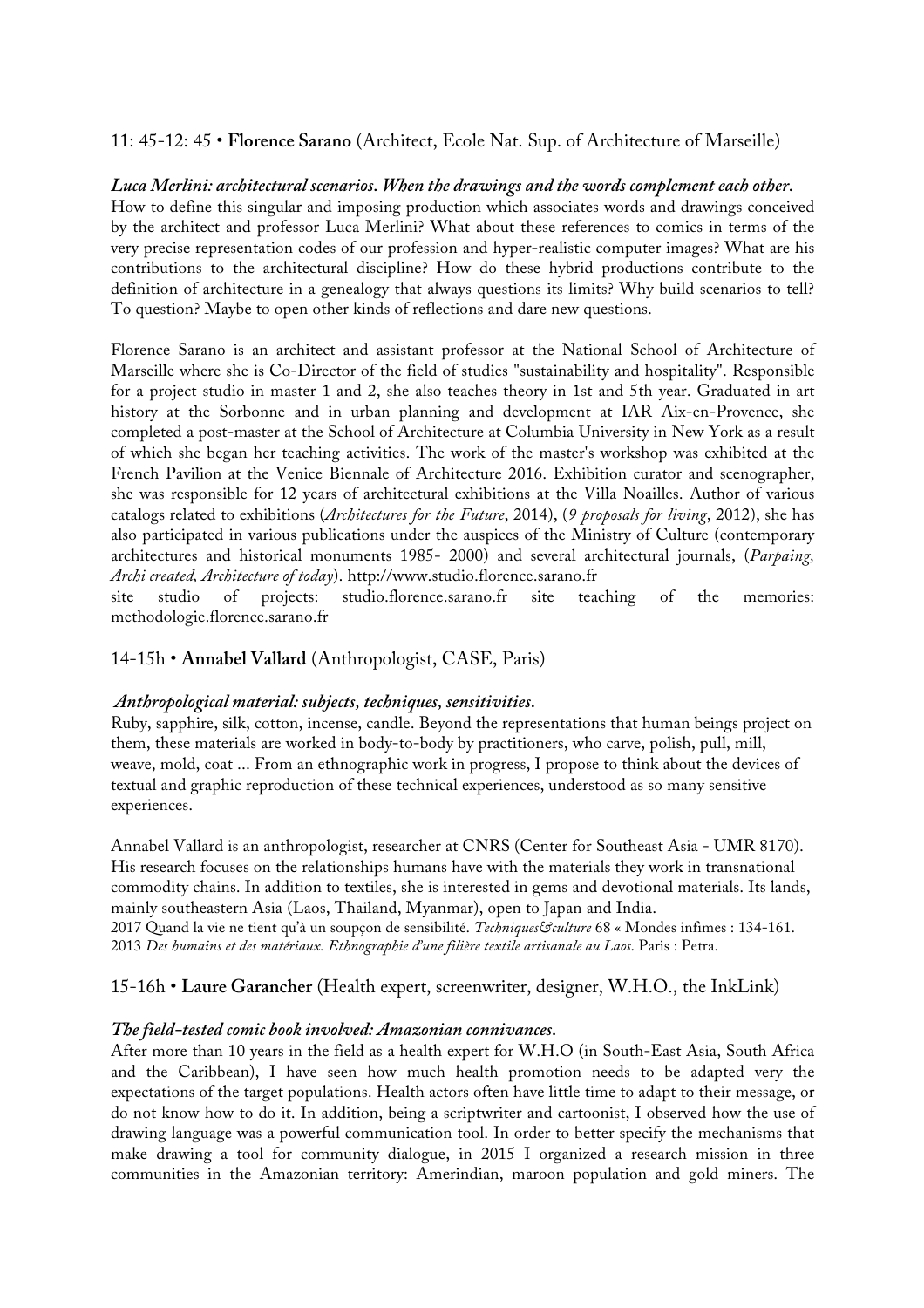results of this experiment were at the basis of the creation of Ink Link, a group of comics professionals exploring the use of drawing as a tool for development. I will outline this journey and discuss current projects and the issues they raise from the point of view of collaboration between NGOs, researchers, populations and designers.

2018 (à paraître) *Picolette.* Roman ornithographique. 2014 *Opium.* Editions Fei 2013 *Mon Fiancé Chinois.* Editions Steinkis.

16-17h • **Thierry Smolderen** (European Post-graduate School of Image), **Jean-Philippe Bramanti** (Mangaka)

# *News from the narratosphere.*

As a screenwriter, I am much less interested in the readability of a sequence (a problem that seems to me relatively trivial) than in the means of engaging the eye and the mind in a multimodal reading based on specific, woven incidents (at all scales) surprises, questionnings and dysfunctions ... I will briefly outline the scientific or pseudo-scientific basis (the hypothesis of "multiple intelligences" by Howard Gardner), from which I have adapted this approach. Then, I will go on to the main question: does this way of modeling reality under its "sensationalist" side (that of the accident, from the subtle or brutal deviation from the norm), have any utility from the Science point of view? It seems to me that certain scenarios that participate in this vein (which could be inscribed in the register of fictitious or speculative "facts") can claim a power of penetration equal, if not superior, to that of science, when It is a question of operating analytical, "cuts" which, crossing right through all the layers of society, unveil the structural reactions to a disruptive event - considered as a foreign corpse. In the discussion that will follow (with Jean-Philippe Bramanti, co-author of our graphic novel, McCay, recently reissued by Glénat) we will discuss issues related to the collaboration scriptwriter-draftsman in terms of sharing the imaginary.

Writer, essayist, teacher, Thierry Smolderen was born in 1954 in Brussels. He lives in Charente since 1994. During his studies at La Cambre (animated cinema), during the 70s, he directed and co-wrote with Pierre Sterckx, a series of theatrical shows dedicated to Vermeer, Ingres, the Tintoretto and Holbein. In the early 80's, he joined the *Cahiers de la Bande Dessinée* team. He publishes numerous essays and articles in this review, then in 9th Art. His essays were also published in the United States by *Comic Art*, and the *International Journal of Comic Art*. He began an activity as a comic book writer in the late 1980s. Since then, he has signed forty albums published by Glénat, Humanoïdes Associés, Delcourt and Dargaud. In 1994, he joined the EESI where he taught the scenario oriented image and the history of comics. In 2006-2007, he actively contributed to the creation of the comic strip master, the fruit of the partnership between EESI and the University of Poitiers. Since 2016, he co-directs a third doctoral cycle, of creation-research in comics, always fruit of the partnership between the EESI and the University of Poitiers.

• Books on comics and its history:

2014 *The Origins of Comics, from William Hogarth to Winsor McCay*. University Press of Mississippi.

2014 La métalepse-attraction dans l'œuvre feuilletonesque de Milton Caniff, in H. Garric (dir.), *L'Engendrement des images en bande dessinée*. Presse Université François Rabelais.

2012 *Histoire de la bande dessinée : questions de méthodologie*. in E. Maigret, M. Stefanelli (dir), La bande dessinée : une médiaculture. Paris : Armand Colin-INA, coll. Médiacultures.

• Scenarios:

2013 *Souvenirs de l'Empire de l'Atome*. avec Alexandre Clérisse (dessin). Paris : Dargaud.

*L'été Diabolik*. avec Alexandre Clérisse (dessin), Paris : Dargaud.

2008 *Le Black Cloud* (cinq tomes), avec Dominique Bertail (dessin). Paris : Dargaud..

2017 *McCay* (intégrale), avec Jean-Philippe Bramanti (dessin). Paris : Delcourt.

17-17: 30 *General Discussion*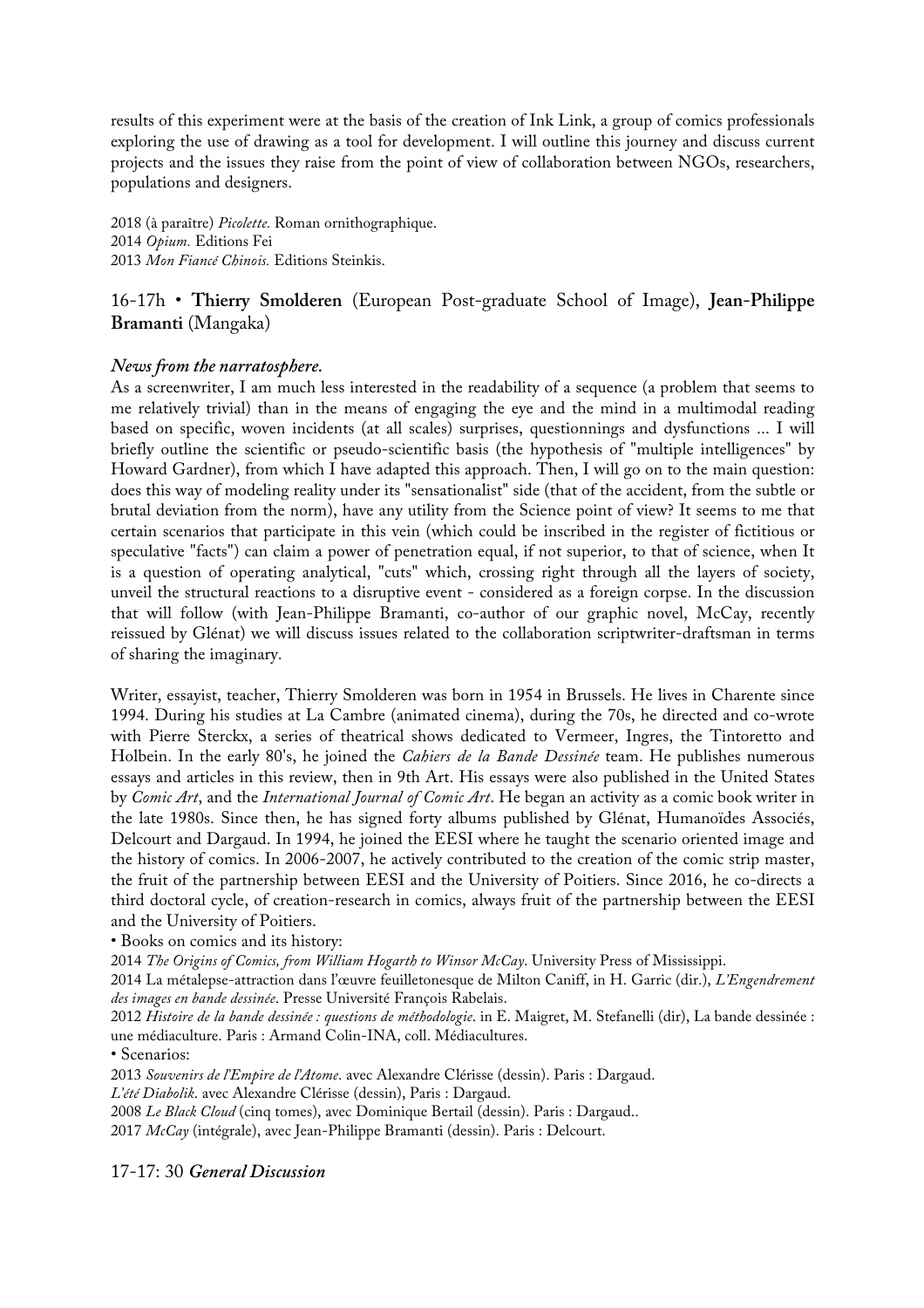and presentation of the book "*7 Mythical Routes*" at Armand-Colin (direction Alain Musset) by **Eric Wittersheim** (anthropologist at EHESS)

# **June 15: ... 9: 30-17: 30 pm**

# Moderation: **Frédéric Joulian, Marie-Charlotte Calafat**

9: 30-10: 30 • **Marie-Charlotte Calafat** (adj. Dept. of Collections, MUCEM) **Amélie Laval** (Photo-novelist)

# *The Roman-Photo written or exposed: "making of" and feedback*

Displaying the photo novel in a Museum as a social phenomenon: feedback and perspective in the production of a photo novel today in Marseille by Amélie Laval.

Marie-Charlotte Calafat is assistant at the collections and documentary resources department of the Museum of Civilizations of Europe and the Mediterranean, in charge of the documentary pole and in charge of the Museum History Sector. She coordinated the projects of the collections of Mucem and directed the exhibition "Roman-Photo" (December 12, 2017 - April 25, 2018). Amélie Laval is the author of the Syndicat des algues brunes, an anticipatory photo novel shot in Marseille and published in February 2018 by FLBLB. She is part of the Boucherie, both artists' studio and micro-publisher riso in Marseille.

2017 *Roman-Photo*. Catalogue d'exposition. Calafat, M.-C, Deschamps, F. (dir.). Paris : Ed. Textuel-MuCEM. 2018 « *Le Syndicat des Algues Brunes* ». Laval, Amélie. Poitiers : Ed. Flblb. https://www.flblb.com/catalogue/syndicat-algues-brunes/ http://boucherie.biz

# **10: 30-11: 30 Aurelia Aurita** (Writer and comic artist)

# *Aurelia in the land of the "Lapiens": from autobiography to "drawing observation".*

The "Lapiens" - that's what they call themselves - are the inhabitants of the Lycée Autogéré de Paris. The LAP is a school without a principal or supervisor, where decisions are made by show of hands and where there are no grades nor attendance requirements. He celebrated his 35th birthday in 2017. I stayed there for a year, between May 2012 and June 2013. From this experience was born LAP !, an eponymous graphic novel at the confluence of the gonzo, the autobiography drawn and the amateur participant observation. I will present the genesis of the project, the trial and error, the doubts, the joys and the daily pleasures and discoveries. Then the way I transformed a raw material (17 sketchbooks and notes) in comics. From the autobiography "Strawberry and Chocolate" (the love life of a couple) to that of a community (that of the LAP), I changed scale, and wanted to explore other ways, other universes, but in a narrative continuum twinning the intimate and the social with the closest.

2014 *« Fraise et Chocolat. L'intégrale* ». Paris : Les Impressions Nouvelles. 2017 http://to-ti.in/product/fraise\_et\_chocolat 2014 *« LAP ! Un roman d'apprentissage* ». Paris : Les Impressions Nouvelles. 2018 (avec Benoit Peeters) « *Comme un Chef* ». Paris : Casterman. www.aurita.fr

11: 30-12: 30 • **Jean Dytar** (Writer and comic artist)

*Visual and narrative representations of History in comics: a fictionalization of reality.*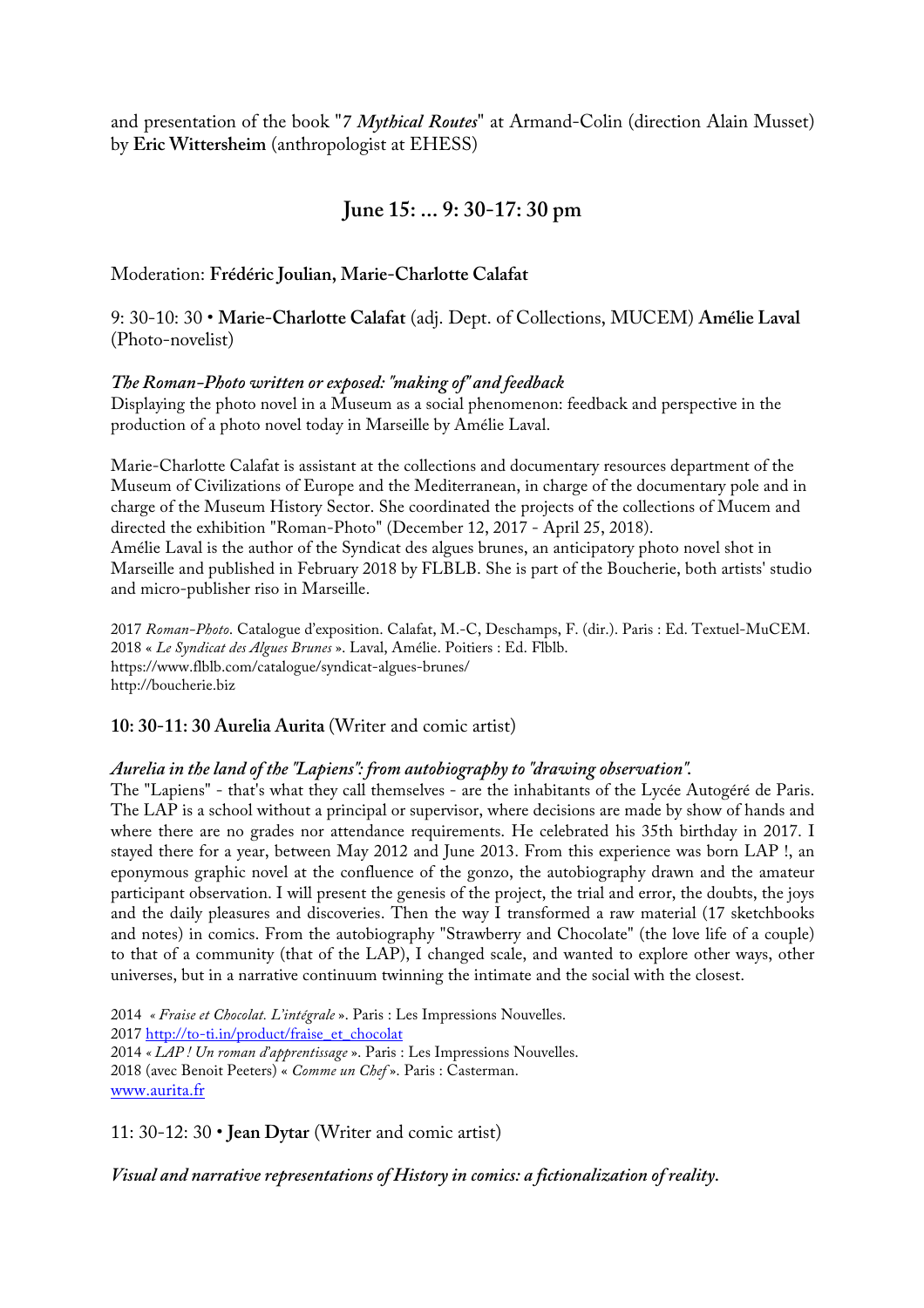My three albums have in common the summoning of figures, contexts, situations and images from the past: from the 11th century Iran through the 15th century Venetian, until the 16th century in London, Dieppe and Florida. The graphic writing and composition choices feed on Persian miniatures, Venetian painting, nautical charts, and engravings of ethnographic value. It is not only a matter of reconstructing a plausible image of the past - albeit this question may arise, with all the limits to which it leads very often - but rather of establishing a fruitful dialogue between the language of comics and images and stories from the past. I will explain here my way of working, especially the phases of preparation, research, writing, graphic design. I will also mention the fruitful collaborative work with researchers, usually historians, on two of these projects.

*Le sourire des marionnettes*. Paris : Delcourt (1ere ed 2009) *La vision de Bacchus*, Paris : Delcourt. *Florida*. Paris : Delcourt. www.jeandytar.com

### 13: 30-14: 30 • **Justine Faure** (Architect)

# *The illustrated operating « chaîne opératoire »: the example of the Monaque model at Salon de Provence.*

This intervention follows a research work carried out as part of my master thesis at EHESS. Fieldwork? To build a maquette with teenagers in a neighborhood of Salon de Provence. Challenges? To question the questions of transmission of the techniques and the knowledge from the maquette. The tools? A process of observation and continuous recording of the activity and putting the « chaîne opératoire » into visual representations. It is on this illustration of the chaîne opératoire of the replica object that I propose to return today. Why work with images? How was the document made? What are the stakes of such a bias? What are his limits ? ...

Justine Faure is an architect and holds a master's degree in social science research. Today looking for a job, she worked in different contexts in France and abroad. Through the architecture and research projects she has carried out, she has gradually built up her own vision of architectural practice and its place in society. In 2014, as part of an architectural dissertation, she worked on the definition of a vernacular approach in architecture in contemporary societies. His end-of-study project takes up these problems by applying them in the field through an urban experiment in the neglected city center of Mersin in Turkey. Subsequently, she became interested in participatory and educational approaches in different contexts, through different projects: school building projects in Mozambique in 2015 and an educational workshop with teenagers at Salon de Provence in 2017.

(Portfolio: https://issuu.com/justine-faure/docs/justine\_faure\_portfolio).

### 14: 30-15: 30 • **Francesca Cozzolino** (Anthropologist, EnsadLab)

### *Creation at work. Editorial experimentation on a graphic design exhibition.*

I propose in this workshop to restore a hybrid and multimedia publication experience resulting from a multidisciplinary research work engaged with a team of researchers in art and design at EnsadLab. The bias of this book, which reports on an ethnographic survey of an exhibition of graphic design, is to propose visual and sound arrangements and interactive modalities allowing a narration that testifies to the creation in action. This project is based on an exhibition whose works are the result of the « chaînes opératoires » and complex gestures (the control of the voice, the drawing of the letter, the assembly of materials, etc.) that engage a diversity of actors (artist, assistants, technicians, public, mediators) in an invitation to "make do", to engage the viewer in actions and not in mere contemplation.